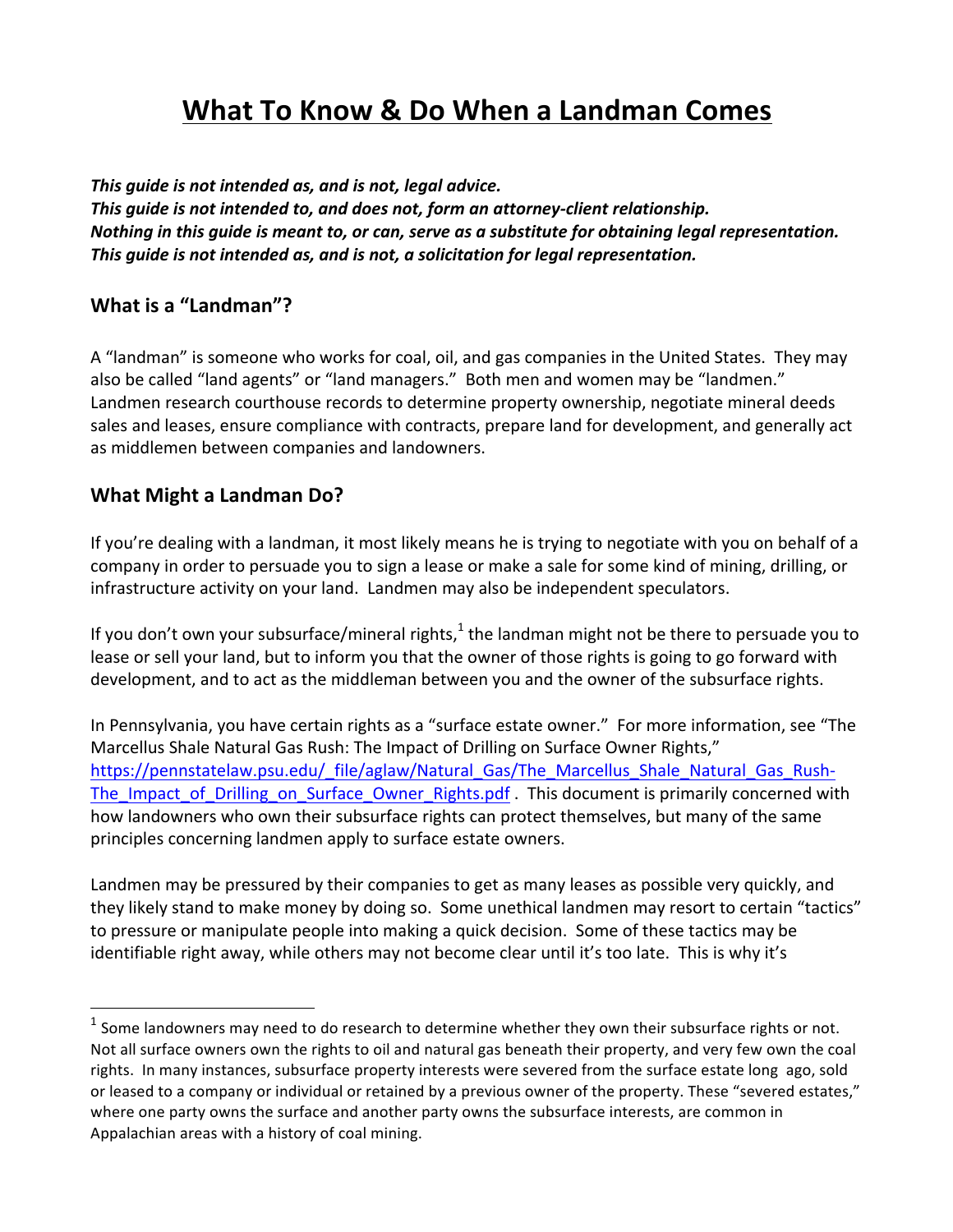important to follow the guidelines discussed below on how to protect your interests when dealing with a landman.

Tactics that will be clear right away include making high-pressure statements to try to get you to sign immediately. Such statements could include saying, "I'm only in town until tomorrow"; "All of your neighbors have already signed"; "If you don't sign, we'll take the gas/oil anyway without paying you"; "This lease is non-negotiable"; and "I'll lose my job if you don't sign." They may also try to motivate you by offering large amounts of money for signing a lease on the spot, telling you that it's your patriotic duty to allow extraction because it will make the United States more energy-independent, or telling you that it's not necessary to consult an attorney because the landman has already explained everything.

The tactics that won't become clear until further down the road concern the representations landmen may make during negotiations. In the process of trying to secure leases, landmen make representations about the nature of the development that will take place on your land, as well as the nature of the financial terms of the agreement you're entering. Some landowners have complained that landmen have drastically understated the impact development would have on the landowners' quality of life, while drastically overstating the financial benefits of the deal.

# **Who Oversees Landmen? What Rules Are They Subject to?**

Landmen are generally not regulated. In Pennsylvania, they are not required to be registered or have a license. However, a substantial number of landmen are members of the American Association of Professional Landmen (AAPL). See www.landman.org. The AAPL has a Code of Ethics, as well as ethical standards in its Bylaws and Standards of Practice. If a landman who is a member of the AAPL does something that violates those standards, he can be subject to disciplinary action through the AAPL.

Even non-AAPL member landmen are subject to the rules of the common law. This means that they could be held liable for trespass, deliberately making material misrepresentations in contract negotiations, or pressuring someone into an extremely imbalanced contract, among other things. However, holding someone responsible under the common law is difficult, time-consuming, and expensive, because it requires going to court. It's better to avoid problems from the beginning by being cautious and well-informed.

# **What Should You Do When Dealing with a Landman?**

### **1) Be skeptical.**

Landmen are not necessarily untrustworthy. Many of them go into the profession because they are friendly and people like them. But remember: the landman does NOT work for you. He has a legal duty to his client (the company), or his own interests in mind, and has very limited legal obligations to any landowner. Sometimes landowners mistakenly believe that the landman is there to serve the landowner's interests too, but the landman may give the landowner biased information.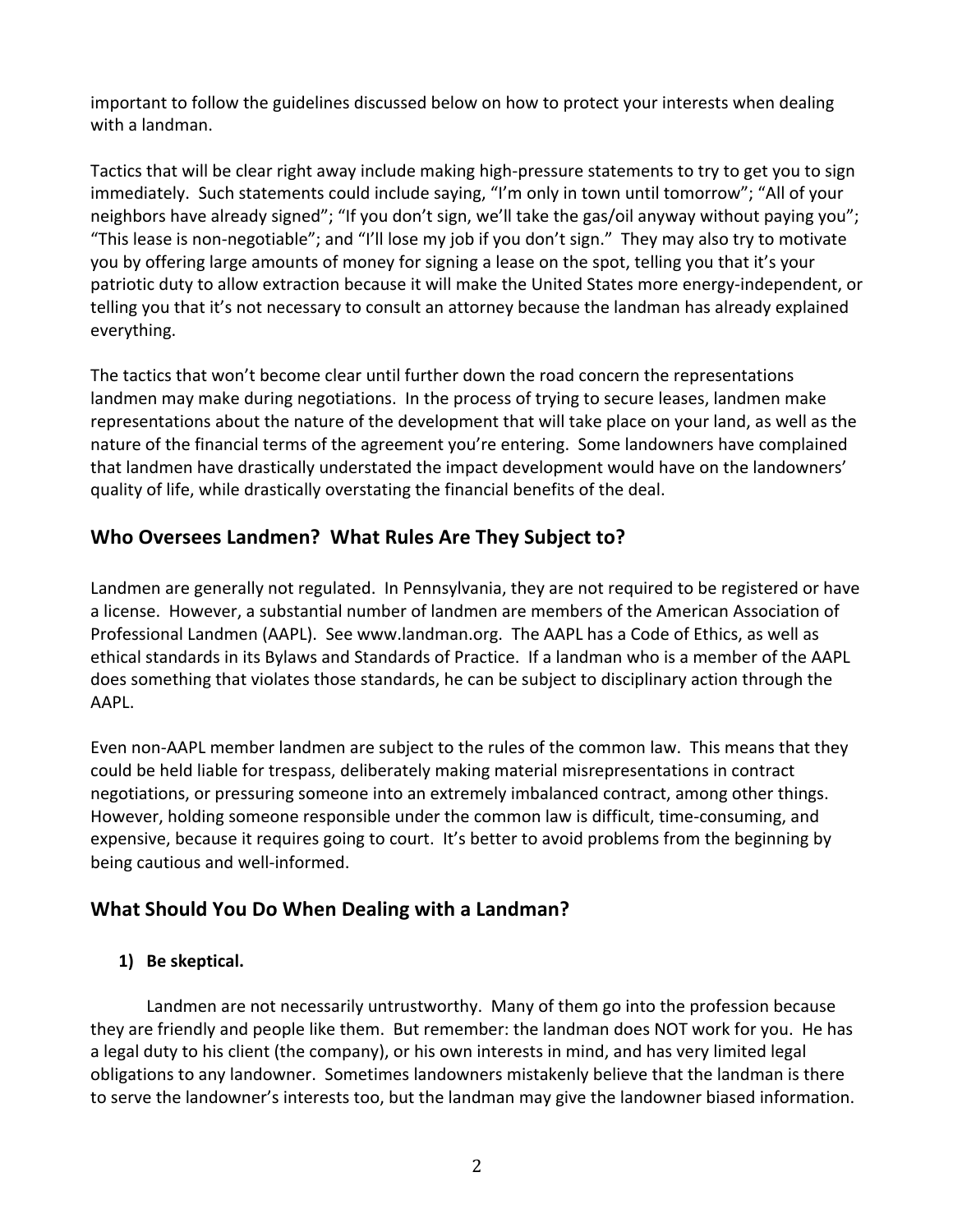Landowners are not being mean or impolite if they question the landman's assertions, take firm stances during negotiations, and take some time to make decisions.

## **2) Ask who the landman works for.**

You're not only dealing with the landman, but you're dealing with the company that employs the landman if the landman is not working independently. You should research the company to ensure that their violation history is minimal. The Pennsylvania Department of Environmental Protection has a compliance reporting webpage, where you can look up inspection and violation reports for specific companies: http://

www.depreportingservices.state.pa.us/ReportServer/Pages/ReportViewer.aspx?/Oil\_Gas/OG\_Compli ance. You can also ask around in your community to see if the company or the landman has a reputation locally.

## **3)** Ask if the landman is a member of the AAPL or an attorney.

As mentioned above, landmen who are members of the AAPL are subject to specific ethical standards. If an AAPL member does something you think is suspicious, you can report it to the AAPL. Landmen who are NOT members of the AAPL have much less accountability. A substantial portion of landmen are also attorneys, however, and it is also worth finding out if you're dealing with a landman-attorney. Attorneys are subject to even stricter ethical obligations than AAPL members if the attorneys are admitted to a state bar. If you believe an attorney admitted to the Pennsylvania Bar has done something unethical, you can file a complaint with the Disciplinary Board of the Supreme Court of Pennsylvania. See http://www.padisciplinaryboard.org/consumers/faqs/.

### **4) Consult your own attorney before signing.**

The danger of landmen is that they are usually there to represent an energy company in dealings with you, but you may not be represented. This makes negotiations imbalanced, because it is difficult to represent yourself in a negotiation, especially if you don't have expertise in oil and gas law. The best thing to do is to get your own representation with an attorney who is experienced with oil and gas contract law.

### **5)** Make sure everything that was said in conversation ends up in writing.

Get as many aspects of the deal in writing as possible. The landman may say you don't need to read the contract closely because he's already summed up its terms for you. He may also say that while the contract doesn't include details you've discussed, such as the specific nature of development or financial terms, he can explain to you verbally how development and payments will progress. Don't let him convince you of that. Confirm that every representation he makes is part of the written contract.

### **6)** Know that there is no such thing as a "non-negotiable contract."

You have the right to participate in decision-making over what happens on your land. You can negotiate lease terms shorter than five years, and negotiate the terms of where and when certain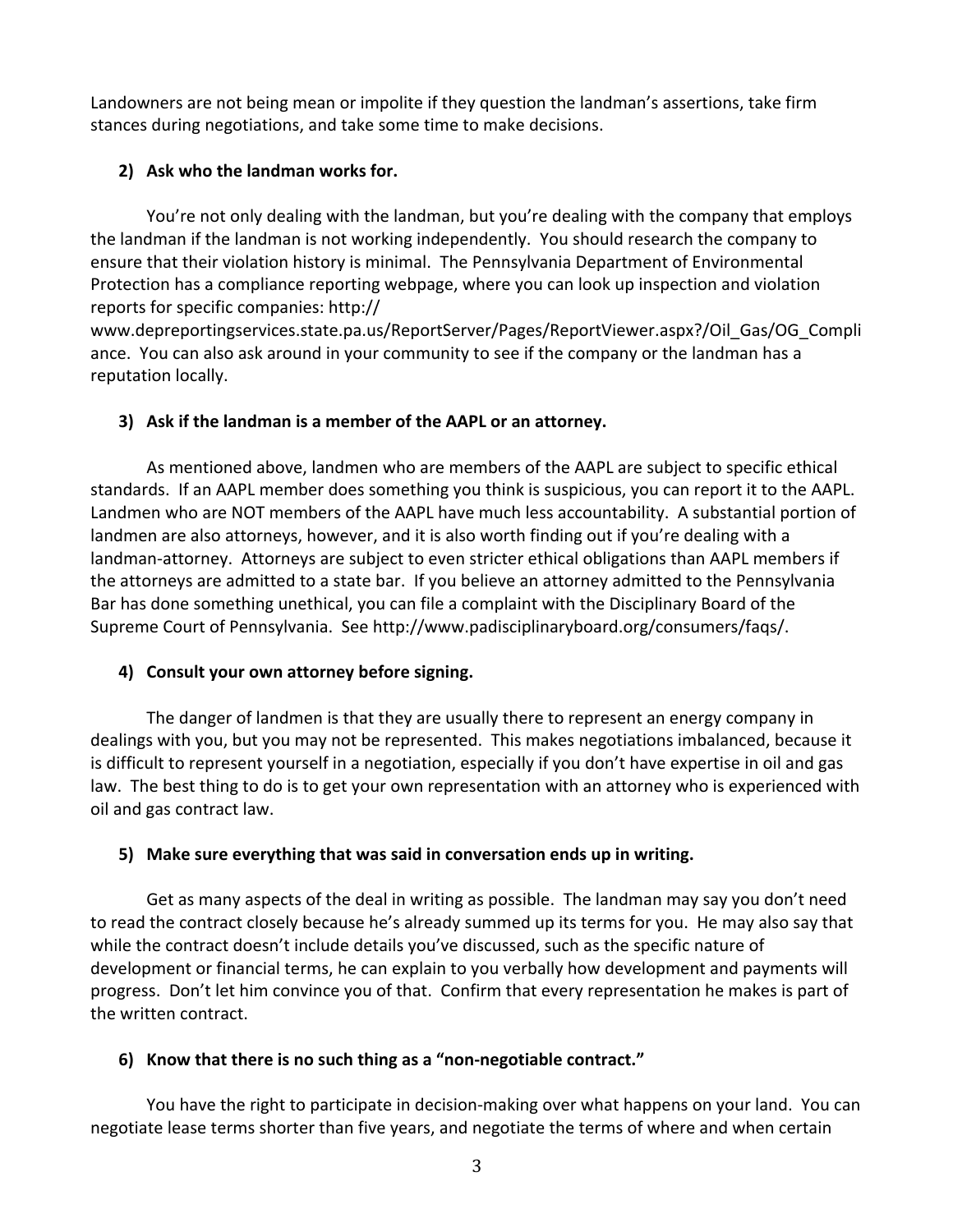activities take place. Royalty amounts are also negotiable. Having an experienced attorney negotiate for you is the best strategy, as well as knowing common elements that landmen or companies may try to convince you are not negotiable.

## **7)** Talk to your neighbors and consider collaborating with an organization that will protect your **interests.**

Many landowners are now effectively banding together to make the most out of natural gas leasing. For example, the Columbia County Landowners Coalition "was formed to help land owners in their respective communities to obtain the best value and lease options for a comprehensive gas lease on their property in the Marcellus Shale and other formations." www.columbiacoalition.org. Consider reaching out to an organization like this before signing anything. If you've been approached, your neighbors have also likely been approached. Ask them what financial offers have been made to them, and what lease terms. The Penn State Extension Office also has many informational resources for landowners in Pennsylvania.

## **8)** Do your research and don't jump the gun.

 

The effects of certain methods of natural resource extraction are not 100% understood. Epidemiological and environmental research is still being done on the effects of hydraulic fracturing on health and water, for example. Some landowners have made a lot of money through leasing their land and have been happy with the results, but other landowners have regretted the decision to go forward. Be as well-informed as possible before undertaking these serious decisions with lasting impacts, and don't let the landman pressure you into anything hasty. It is in the landman's best interest to reassure you that everything is safe, but you should consult resources that have your best interests in mind.

- **9)** Keep in mind a few key provisions that you may want to include and keep an eye out for in a **lease.<sup>2</sup>**
	- a. DO include a process for you to file a complaint if you feel the company is not complying with the terms of your lease.
	- b. DO include a process for you to exercise your right to see and copy the company's records.
	- c. DO require the company to pay 100% of any local taxes for road maintenance or damaged water supplies.
	- d. DO insist on being paid based on the highest field market price.

 $2$  This list is not comprehensive. To accommodate the specific circumstances of your situation and to keep up to date with constantly evolving oil and gas law, the best option is to consult an attorney. These provisions are also mainly relevant to natural gas extraction, but other considerations will come into play both for natural gas and for other possible developments.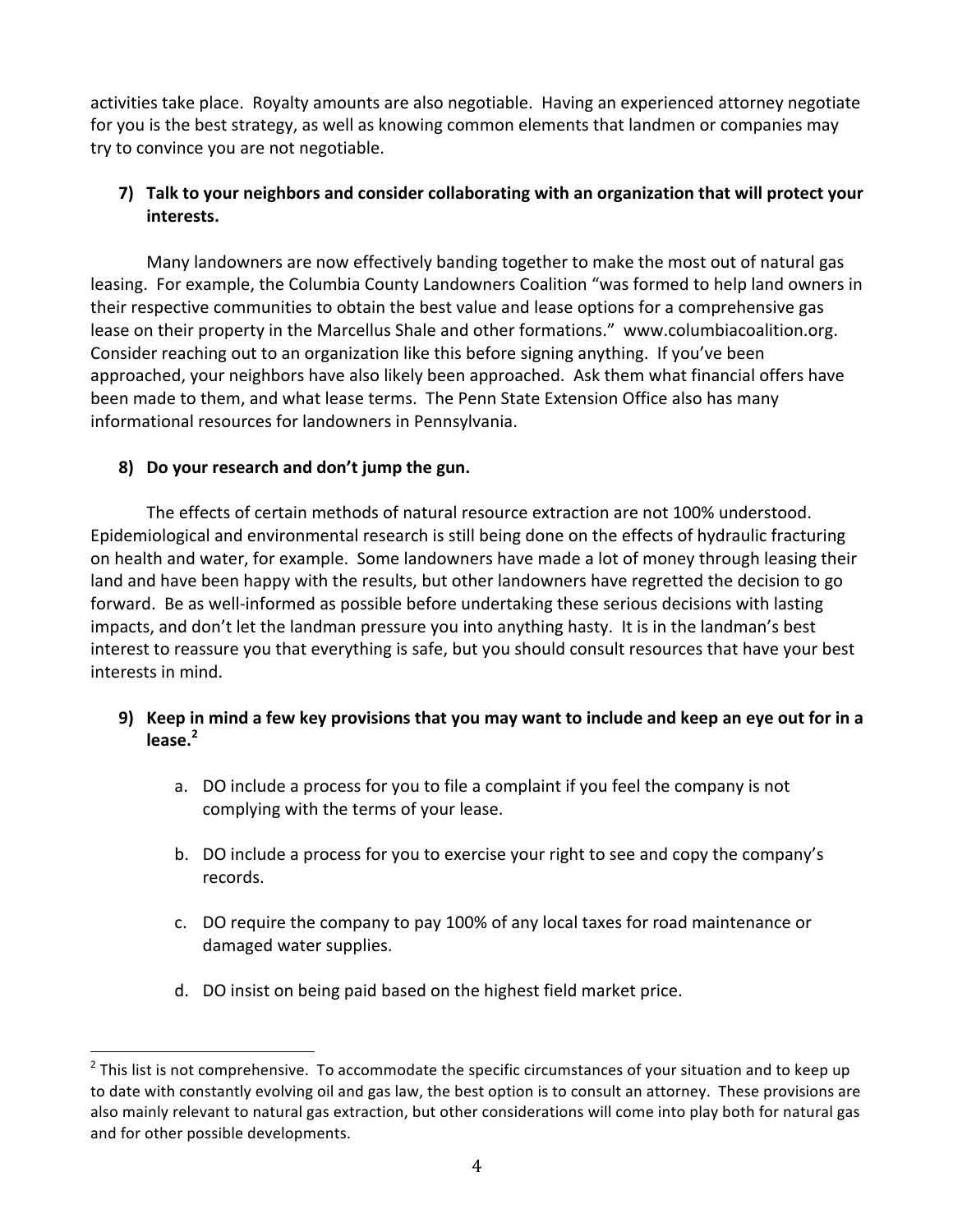- e. DO include a "Pugh Clause," which gives you the ability to lease different portions of your land to different companies if you so desire.
- f. DO consider putting an expiration limit for "shut-in wells." Shut-in wells are a type of well that may be drilled and not used, but considered "active," potentially making your lease continue indefinitely.
- g. DO require that water sources be tested comprehensively as to quality and quantity before any development takes place.
- h. DO require that any damage to your water supplies caused by the company's operations must be corrected within a specific timeframe.
- i. DO consider prohibiting the company from using any water from your springs, wells, or ponds.
- j. DO clarify in the lease the size and type of any impoundments to be constructed on your property and provide a timeframe and guidelines for their removal after well development.
- k. DO clarify in the lease the size of any roads to be constructed on your property. Consider requesting that gates be installed to prevent access to the roads.
- l. DO establish distances from your home and other buildings where drilling and other activities may take place.
- m. DO include a time period for removal of all equipment and fixtures after completion of extraction, and for restoration of the surface of your land.
- n. Do NOT state that you will be responsible for damages caused by the company, including nuisances or pollution.
- o. Do NOT accept language stating, "Lessor [you] agrees to sign additional documents as may be requested by the company to show you have title to the gas they want to  $lease."$ <sup>3</sup>
- p. Do NOT accept a provision allowing for renewals of the lease without your approval unless you want a lease lasting the maximum length of time possible with such renewals (the contract could state that a maximum of one or two renewals can occur, each for a specific time period).

 

<sup>&</sup>lt;sup>3</sup> This language means that you are "warranting" title to your land and/or gas, meaning you guarantee that you own those rights and if you are mistaken, it is your fault. However, it is the company's responsibility to do proper title research and establish ownership before offering the lease.